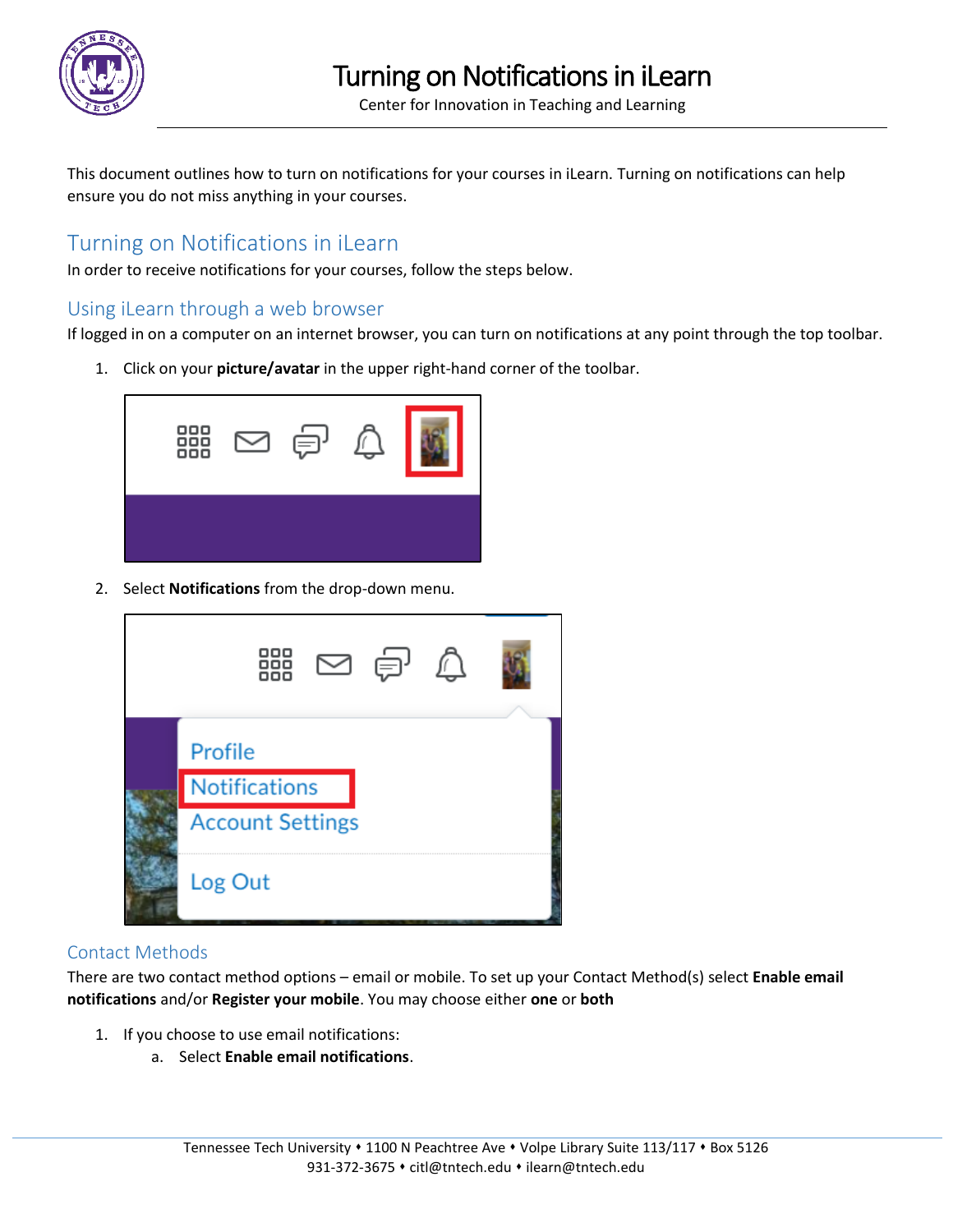

b. Choose to use the **system email** (your TN Tech email) or a **custom email** (email of your choosing). Click **Save** when done.

| <b>Email Settings</b><br>@tntech.edu<br>Use system email: | x  |
|-----------------------------------------------------------|----|
| Use custom email:                                         |    |
|                                                           |    |
|                                                           |    |
| <b>Save</b><br>Cancel                                     | ħ. |

- 2. If you choose to use mobile notifications:
	- a. Select "**Register your mobile**".



b. Click **Select A Country**. Select your **country** from the dropdown menu.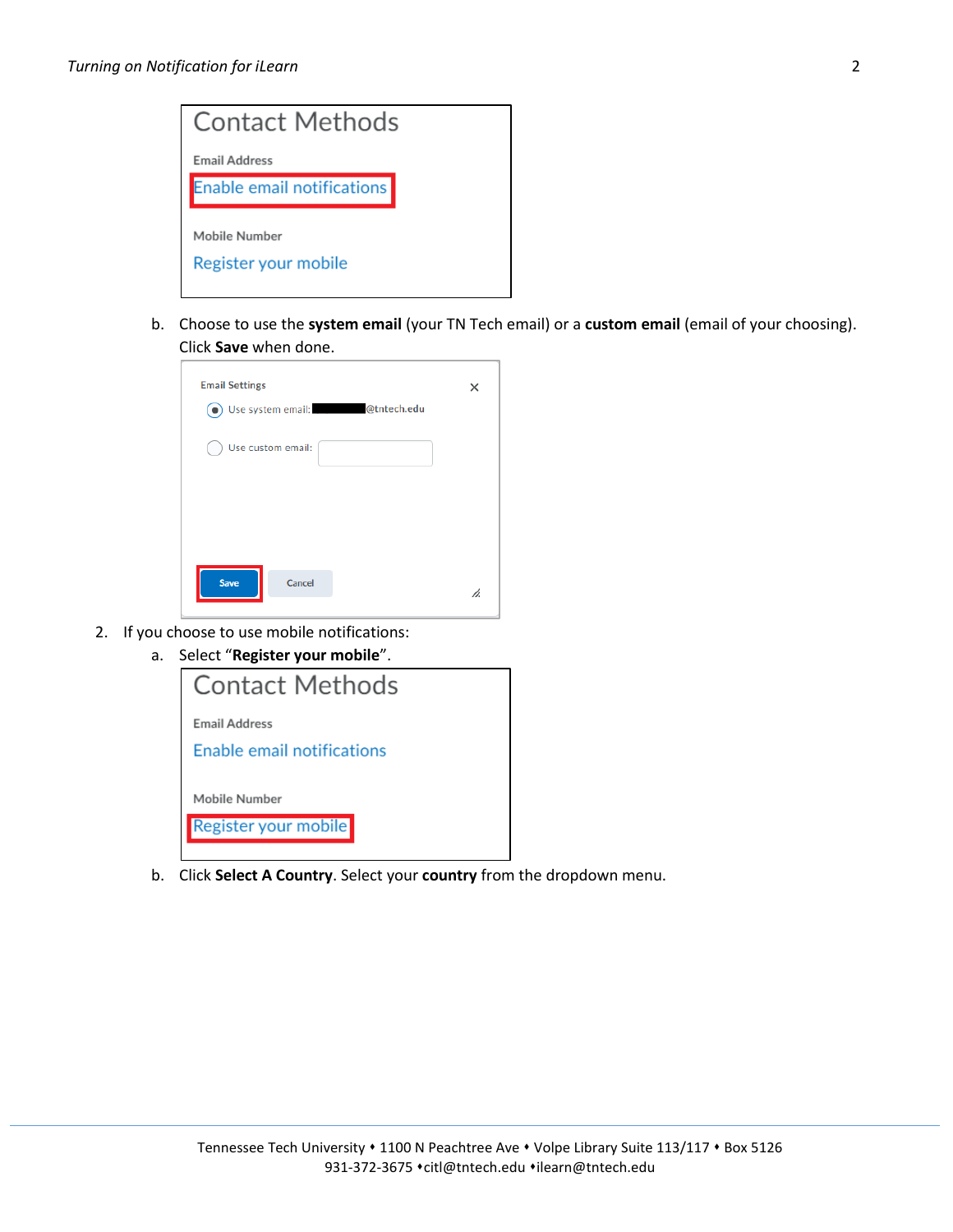

c. Click **Select A Carrier.** Select your **carrier** from the dropdown menu.



## Summary of Activity

1. To get a summary of the activity for all your courses, click on "**Never**" to show the dropdown menu and select **your preferred time**.

| <b>Summary of Activity</b>                                                                    | How often?                                               |
|-----------------------------------------------------------------------------------------------|----------------------------------------------------------|
| Email me a summary of activity for each of my courses.<br>How often?<br>Never<br>$\checkmark$ | Never<br>$\checkmark$<br><b>Never</b><br>Daily<br>Weekly |

#### Instant Notifications

1. Scroll down the page until you see *Instant Notifications*. Scroll through the list and select the **notifications you would like to receive**.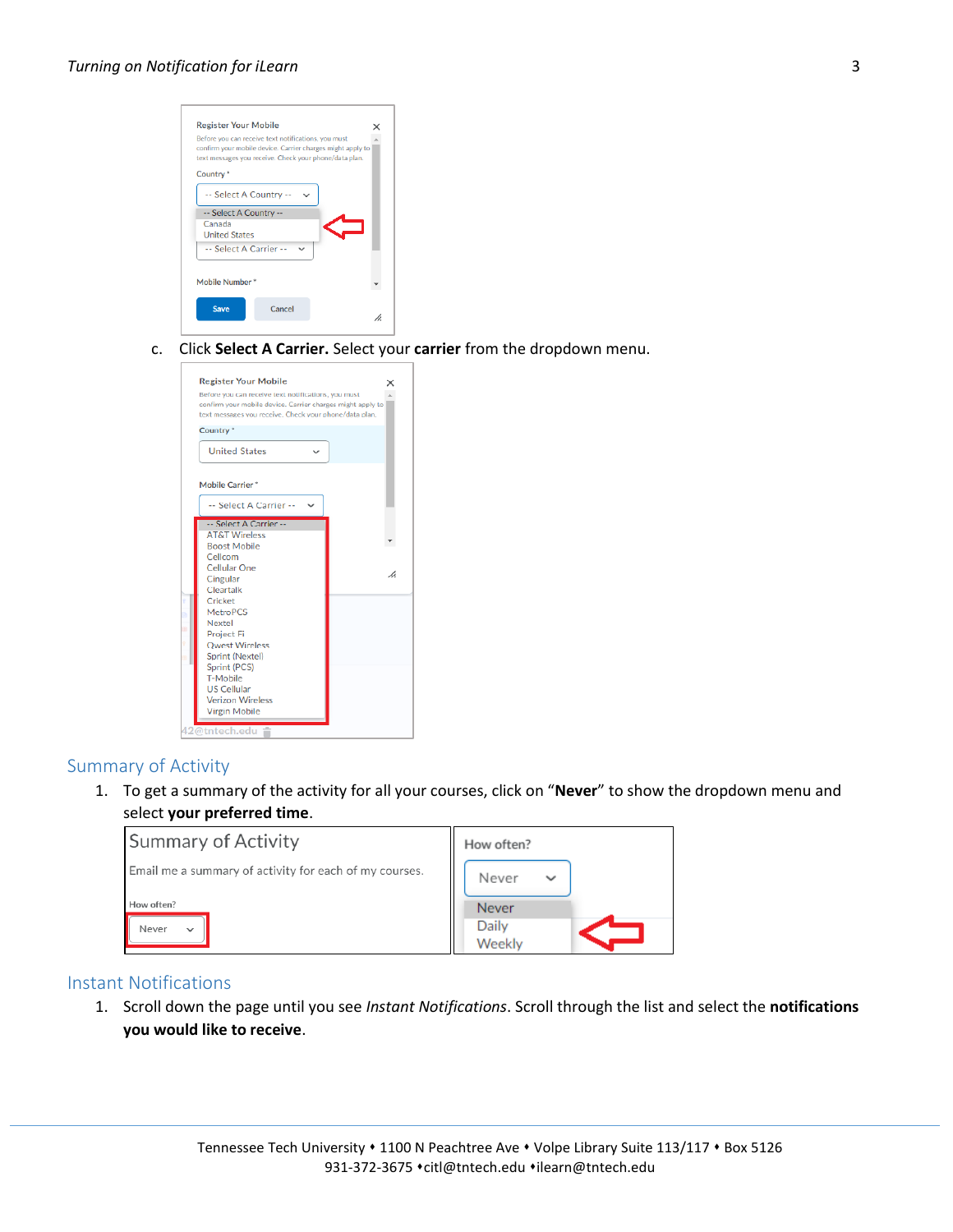| <b>Instant Notifications</b>                                                                      | <b>SMS</b> | Email                   |
|---------------------------------------------------------------------------------------------------|------------|-------------------------|
| Activity Feed - new comments from others on a post                                                |            | ✓                       |
| Activity Feed - new posts created by others                                                       |            | $(\checkmark)$          |
| Announcements - announcement updated                                                              |            |                         |
| Announcements - new announcement available                                                        |            |                         |
| Assignments - assignment feedback released                                                        |            | ▽                       |
| Assignments - assignment due date or end date is 2 days away                                      |            |                         |
| Assignments - assignment feedback updated                                                         |            | ✓                       |
| Assignments - publish all feedback completion                                                     |            |                         |
| Content - content item created                                                                    |            | ☑                       |
| Content - content item updated                                                                    |            | ✓                       |
| Content - course syllabus updated                                                                 |            | $\checkmark$            |
| Content Service - feedback for content service uploads                                            |            |                         |
| Discussions - new post in a forum, topic, or thread that I subscribed to in instant notifications |            | ▽                       |
| ePortfolio - feedback added to subscribed items                                                   |            | $\overline{\checkmark}$ |
| ePortfolio - another user has subscribed to your updates                                          |            |                         |
| ePortfolio - feedback added to my items                                                           |            | $(\checkmark)$          |
| Grades - grade item released                                                                      |            | ☑                       |
| Grades - grade item updated                                                                       |            | ✓                       |
| Quizzes - quiz due date or end date is 2 days away                                                |            |                         |
|                                                                                                   |            |                         |

## Customize Notifications

1. Select whether you would like to include your grade value in the notifications or allow future courses to send you notifications by checking the applicable boxes.



## Exclude Some Courses

This feature allows you to exclude specific courses so that you will not receive notifications for those courses.

1. If you would like to not receive notifications from a specific course or courses, you can add the course by clicking **Manage my course exclusions** and entering in the course.



2. Scroll through your courses and select the **course(s)** you would like to exclude.